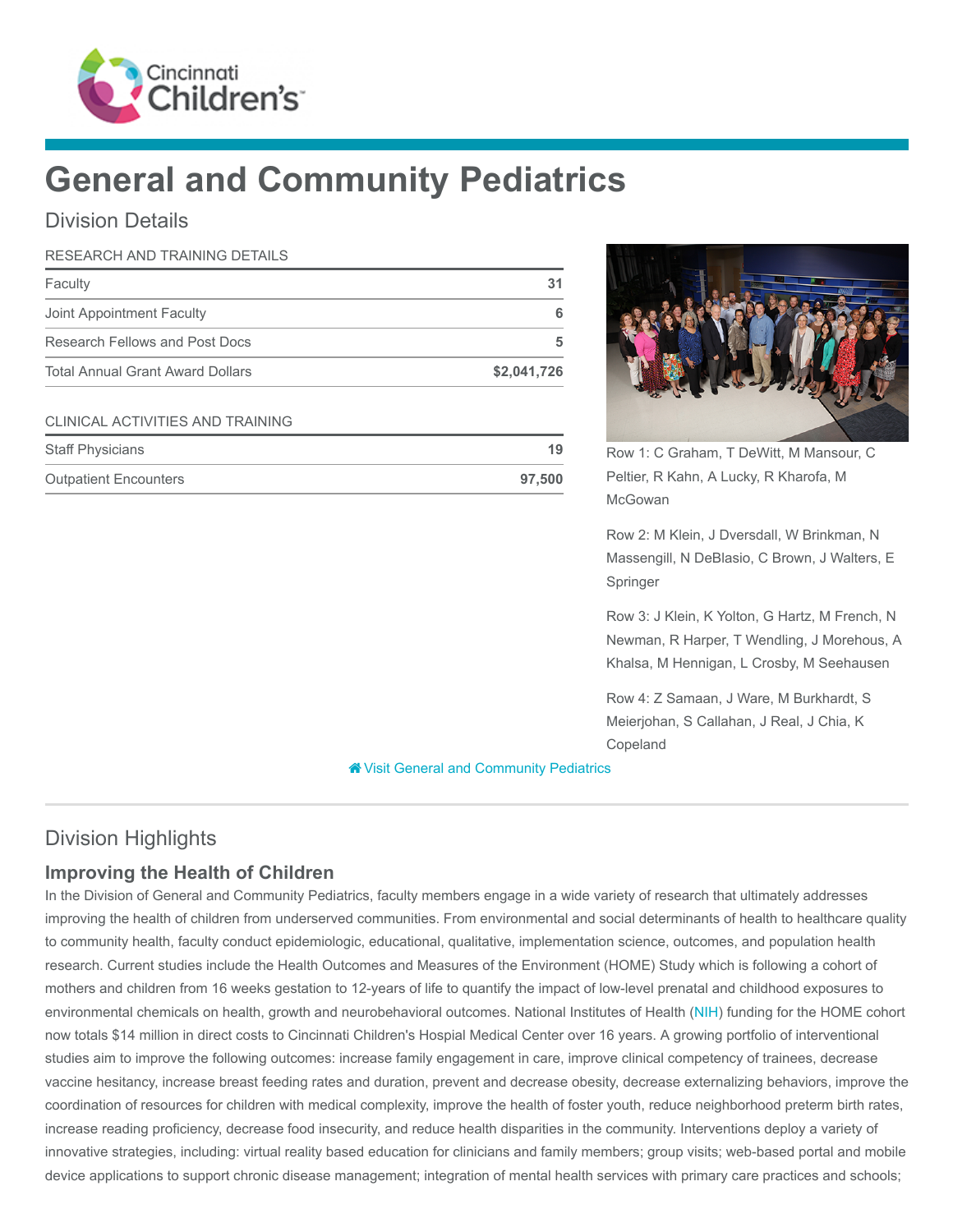new care management and payment models for children with medical complexity; identification of children from high risk neighborhoods using geospatial mapping software; and partnering with children, families, community and civic leaders, educators, social service providers, faith leaders, healthcare providers, and others through the "[All Children Thrive"](https://www.allchildrenthrive.org/) collaborative learning network. In addition, the division continues to train the next generation of researchers through its post-doctoral fellowship which has funding through NRSA since 1998.

## Andrew F. Beck, MD, MPH

[Dr. Andrew F. Beck's](https://www.cincinnatichildrens.org/bio/b/andrew-f-beck) research aims to improve child health outcomes by identifying and mitigating key social determinants of health. Specifically, he pursues quantitative and quality improvement studies that focus on population-level health disparities and academiccommunity collaborations. These efforts have highlighted the importance of neighborhood factors on child health and well-being. It has also led to current efforts devoted to reducing the time children from high risk neighborhoods spend in the hospital (and increasing the time they spend at home and at school). He works, clinically, as a primary care and hospitalist pediatrician.

#### William Brinkman, MD, MEd, MSc

[Dr. William Brinkman, MD, MEd, MSc](https://www.cincinnatichildrens.org/bio/b/william-brinkman), researches shared decision-making between patients, parents, and clinicians to promote high value care that is evidence-based and family-centered. He collaborates to develop interventions to facilitate shared decision-making across a wide-range of clinical contexts. Dr. Brinkman is the division's director of the Research Section.

#### Courtney M. Brown, MD, MSc

[Dr. Courtney Brown, MD, MSc,](https://www.cincinnatichildrens.org/bio/b/courtney-brown) conducts quality improvement research in pediatric primary care. Her particular area of interest is in [promoting mental health and school readiness for children under 5 years of age. Dr. Brown was a co-awardee on a grant from the Greater](https://www.gcfdn.org/) Cincinnati Foundation to study integrated behavioral health in primary care.

#### Kristen Copeland, MD

[Dr. Kristen Copeland, MD](https://www.cincinnatichildrens.org/bio/c/kristen-copeland), researches ways to prevent childhood obesity outside of the primary care clinic. She has studied nutrition and physical activity environments in child-care settings, and currently is principal investigator of a USDA-sponsored national evaluation of the [Child and Adult Care Food Program](https://www.fns.usda.gov/cacfp/child-and-adult-care-food-program). She is also studying ways to use wearable technologies (Fitbits) and group peer-to-peer sessions to encourage families to be more active and eat healthier. Dr. Copeland has taken on a leadership role in improving the school readiness of Cincinnati's children under 6-years of age. With [United Way](https://www.unitedway.org/) funding, she directs a kindergarten readiness captain project in the Pediatric Primary Care Center ([PPCC](https://www.cincinnatichildrens.org/service/p/primary-care/ppcc)). She is co-chair of the [obesity SIG](http://www.academicpeds.org/specialInterestGroups/sig_obesity.cfm) (Special Interest Group) of the [Academic Pediatric Association](https://www.academicpeds.org/Search/searchresults.cfm) at the annual meeting in May 2017, and will serve in this national role for the next three years.

#### Nick DeBlasio, MD, MEd

[Dr. Nick DeBlasio's](https://www.cincinnatichildrens.org/bio/d/nick-deblasio) [main academic interest focuses on medical education. He is currently enrolled in the Academic Pediatric Association's](https://www.academicpeds.org/education/education_scholars_program.cfm) Educational Scholars Program. He is working on a project to evaluate and improve the communication between resident physicians and caregivers in the primary care setting. Dr. DeBlasio is the associate medical director for the Pediatric Primary Care Center ([PPCC\)](https://www.cincinnatichildrens.org/service/p/primary-care/ppcc).

#### Thomas G. DeWitt, MD

[Dr. Thomas DeWitt, MD](https://www.cincinnatichildrens.org/bio/d/thomas-dewitt), is the director of the Division of General and Community Pediatrics and oversees medical education at Cincinnati Children's. He is primarily interested in innovation and research linked to outcomes in educator development, education systems, and early [childhood reading and literacy. Dr. DeWitt received special recognition award for Meritorious Service from the Academic Pediatric](https://www.academicpeds.org/) Association.

#### Michelle French, MD

[Dr. Michelle French's](https://www.cincinnatichildrens.org/bio/f/michelle-french) focus remains on an intense restructuring effort in the Complex Care Center ([CCC](https://www.cincinnatichildrens.org/service/c/complex-care-center)), designed to improve preventative service delivery and chronic care management of medically complex patients, to reduce inpatient admission and emergency room visit rates. Named as a "Best Doctor" in the December 2016-January 2017 issue of [Cincy](http://cincymagazine.com/Main/CincyHome.aspx), the magazine for business professionals, recognizing Dr. French's reputation as an experienced clinician.

#### Sheela R. Geraghty, MD, MS, IBCLC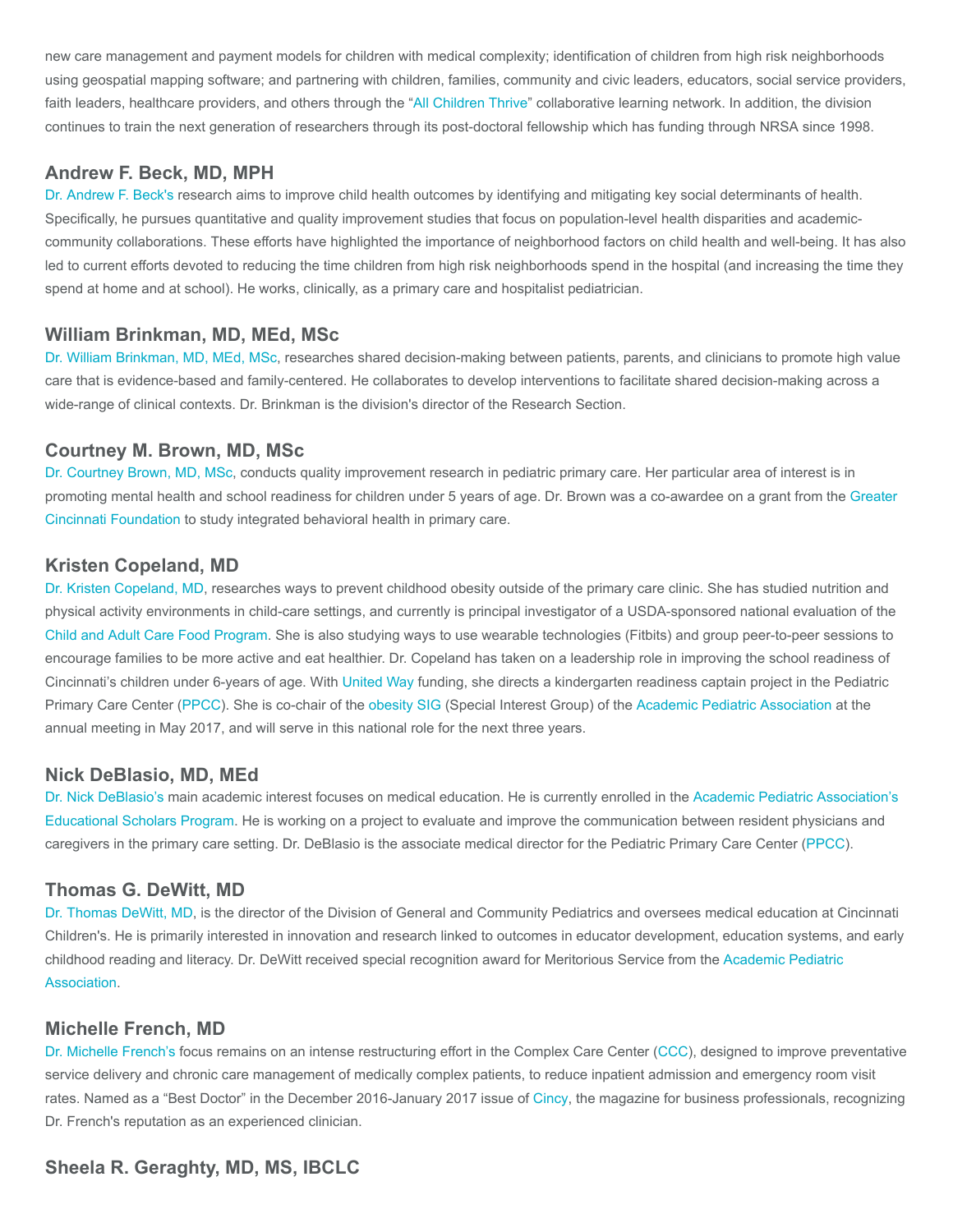[Dr. Sheela Geraghty's](https://www.cincinnatichildrens.org/bio/g/sheela-geraghty) academic interests focus on barriers to successful breastfeeding. Dr. Geraghty participates in ongoing studies with lactation researchers at [Nationwide Children's Hospital](http://www.nationwidechildrens.org/) and [Cornell University](https://www.cornell.edu/). This past year, Dr Geraghty established the Cincinnati Children's Breastfeeding Medicine Clinic Research Registry. This research registry allows for the review of patient data in the electronic medical record as well as for follow-up after the clinic visit to determine patient satisfaction with their visit as well as determining if the mother had improvement in her breastfeeding difficulties. Dr. Geraghty used data from the Research Registry for her I2S2 project. Dr. Geraghty received a promotion to professor of clinical pediatrics in June of 2017.

## Camille Graham, MD

[Dr. Camille Graham, MD](https://www.cincinnatichildrens.org/bio/g/camille-graham), collaborates with clinical divisions and senior leadership to improve relationships and coordination between the hospital and community physicians. She uses community-based participatory research to engage families and to empower communities. She is the faculty sponsor for cultural competency for the division, and is the medical director of the Cincinnati Pediatric Research Group ([CPRG\)](https://www.cincinnatichildrens.org/research/divisions/c/cprg).

#### Mary V. Greiner, MD, MS

[Dr. Mary Greiner, MD, MS](https://www.cincinnatichildrens.org/bio/g/mary-greiner), focuses her research evaluating innovative approaches to delivering healthcare for children in, or at risk of entering, foster care, and identifying which clinical interventions most help to improve health outcomes for these children. Dr. Greiner received a promotion to associate professor of clinical pediatrics. She also received the Cincinnati Children's Hospital Medical Center [Advocacy Achievement Award](https://www.cincinnatichildrens.org/research/cincinnati/faculty-awards) for junior faculty and was a finalist for the [Cincinnati Business Courier's](https://www.bizjournals.com/cincinnati/iframe/welcome?r=https%3A%2F%2Fwww.bizjournals.com%2Fcincinnati) Health Care Heroes Award.

## Robert Harper, EdD

[Dr. Robert Harper's](https://www.cincinnatichildrens.org/bio/h/robert-harper) research interests include multiple aspects of online learning, educational assessments and outcomes, and the professional development needs of health care professionals. He serves as the co-director of the online masters of education and certificate program.

#### Tzipi Horowitz-Kraus, PhD

[Dr. Tzipi Horowitz-Kraus, PhD](https://www.cincinnatichildrens.org/bio/h/tzipi-horowitz-kraus), research focuses on the role of cognitive control during reading in children with dyslexia using MRI and genetic markers. She is the principal investigator on a new Eunice Kennedy Shriver National Institute of Child Health and Human Development ([NICHD](https://nichd.nih.gov/Pages/index.aspx)) RO1 grant (\$3M). Dr Horowitz-Kraus also won the Alon scholarship for excellent new investigators in Israel. She is a [member on several COST committees \(European committees\) in the fields of reading and language development, a member of the Human](https://www.humanbrainmapping.org/i4a/pages/index.cfm?pageid=1) Brain Mapping Organization communication committee, a member in the literacy coalitions, and a reviewer on a National Institutes of Health [\(NIH](https://www.nih.gov/)) study section. Tzipi was recently awarded with the [Mind and Life Institute](https://www.mindandlife.org/) award to test the effect of mindfulness training on neural circuits supporting cognitive control in preschool children. She published seven peer reviewed publications this year.

#### John S. Hutton, MD, MS

[Dr. John Hutton, MS, MD](https://www.cincinnatichildrens.org/bio/h/john-s-hutton)[, is a primary care pediatrician and conducts research primarily in the Cincinnati Children's Reading and Literacy](https://www.cincinnatichildrens.org/research/divisions/r/rips/research/rldc) Discovery Center. His research involves the application of MRI to better understand the influence of modifiable aspects of home reading environment and shared reading behaviors on brain structure and function supporting emergent literacy, and his work was the first to document such effects prior to kindergarten. He is also exploring the effect of screen-based media on the developing brain, specifically language, attention and imagery networks. Other major areas of research are the development and application of children's books for pediatric health literacy promotion, and clinic-based screening of emergent literacy skills and risk factors. Dr. Hutton's goal is to more clearly frame shared reading as a critical health issue in pediatric primary care, especially in disadvantaged populations, and to help improve early interventions such as [Reach Out and Read](http://www.reachoutandread.org/).

#### Robert Kahn, MD, MPH

[Dr. Robert Kahn, MD, MPH,](https://www.cincinnatichildrens.org/bio/k/robert-kahn) studies social and biologic mechanisms that lead to child health disparities. He co-leads the hospital's community health strategic plan to ensure that every child has a chance to be healthy and thriving. Dr. Kahn was an invited speaker at the [Gates Foundation](https://www.gatesfoundation.org/)[-White House Office of Science and Technology Policy](https://www.whitehouse.gov/ostp) convened summit on "Precision Public Health." Dr. Kahn is the associate division director for academic and research activities. In FY17, Dr. Kahn won the Cincinnati-Hamilton County Community Action Agency Bridge Builder Award, and the national Outstanding Medical-Legal Partnership Award for the Child Health-Law Partnership.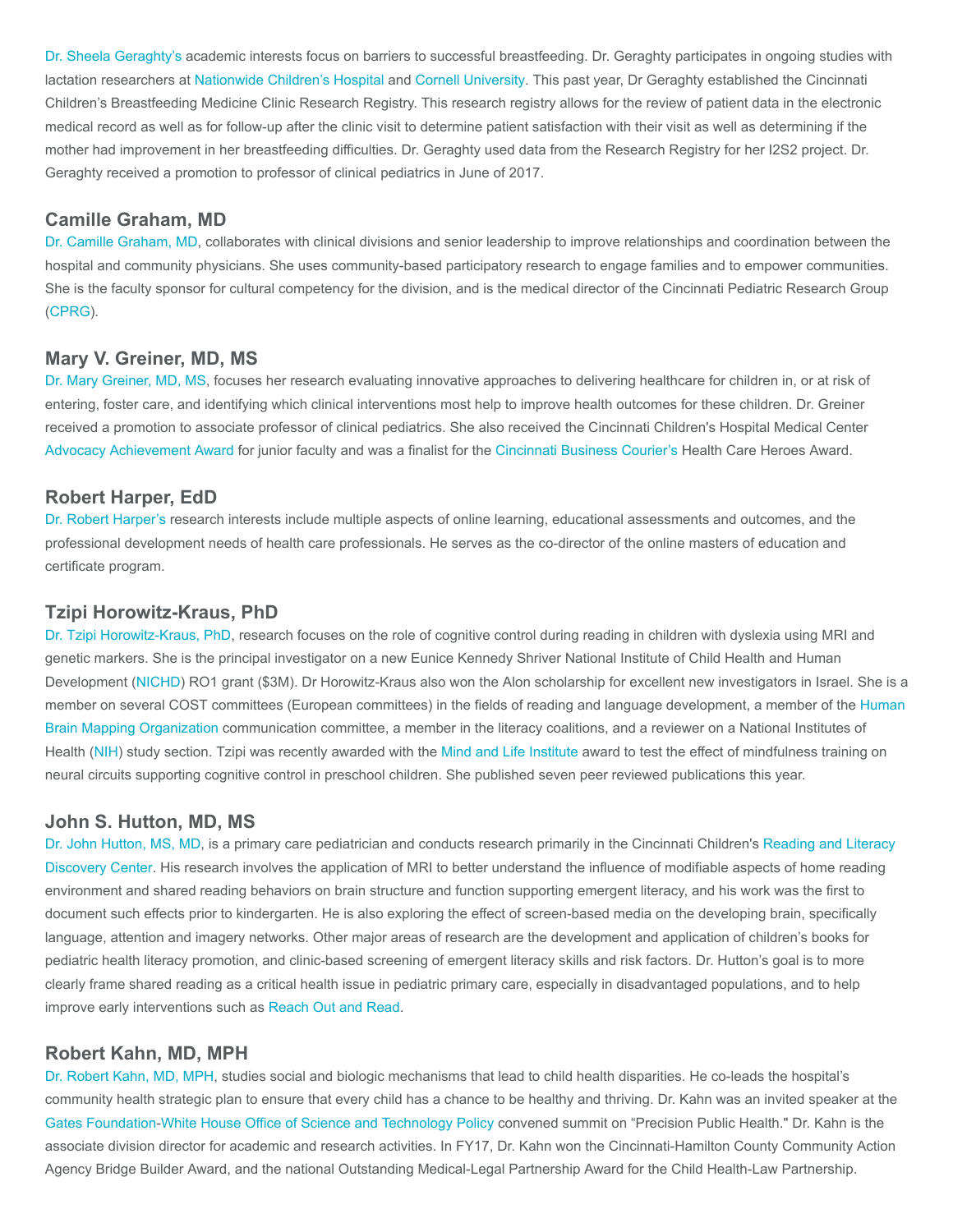## Roohi Kharofa, MD, MPH

[Dr. Roohi Kharofa's](https://www.cincinnatichildrens.org/bio/k/roohi-kharofa) research focuses on the management of overweight and obese children in the primary care setting. She is seeking to identify modifiable parent, provider, and healthcare system barriers to clinic attendance for obesity treatment in order to enhance care delivery and improve parent/child engagement, both of which are critical to improving obesity-related health outcomes. In July 2016, Dr. Kharofa became the assistant director of the Longitudinal Primary Care Clerkship at the [University of Cincinnati College of Medicine](http://med.uc.edu/). Based on her performance in this role, she received the Rising Star Award in Medical Education by the College of Medicine.

## Melissa Klein, MD, MEd

[Dr. Melissa Klein, MD, MEd](https://www.cincinnatichildrens.org/bio/k/melissa-klein), is a general pediatrician, medical educator, and researcher. She is the director of the [Education Section](https://www.cincinnatichildrens.org/service/g/gen-pediatrics/education) in the Division of General and Community Pediatrics. Dr. Klein is the director of the [General Pediatrics Master Educator Fellowship](https://www.cincinnatichildrens.org/education/clinical/fellowship/master-educator), an innovative fellowship focused on educational scholarship and leadership, the director of the Primary Care Pathway of the Pediatric Residency [Program and the medical director of the online Masters of Education Degree program. Her main research interest focuses on impro](https://www.cincinnatichildrens.org/education/clinical/residency/what/pathways)ving provider screening and management of the social determinants of health during routine well-child care through innovative educational experiences. She serves as the educational physician champion of for [Child HeLP](https://www.cincinnatichildrens.org/service/g/gen-pediatrics/services/child-help) (Health Law Partnership) and is one the founding members of the [KIND](https://www.cincinnatichildrens.org/about/community/community-benefit/nourished) (Keeping Infants Nourished and Developing) partnership aimed at eliminating infant hunger. On the national level, she co-led the education committee of the [Academic Pediatric Association's Poverty Task Force](https://www.academicpeds.org/taskforces/TaskForceCP.cfm) and led the development of a national curriculum on poverty that is available on the [American Academy of Pediatrics](https://www.aap.org/en-us/Pages/Default.aspx) website. She also serves as the associate editor of Education for Academic Pediatrics. In 2017, Dr. Klein became the director of the [APA's Educational Scholar's Program,](https://www.academicpeds.org/education/education_scholars_program.cfm) a national educator development course focused on enhancing educational scholarship.

## Colleen Kraft, MD

Dr. Colleen Kraft's research involves health care financing for children with medical complexity. She focuses on interventions that can improve outcomes for these children, improve patient and family experience of care, and reduce cost of care. She is the co-principal investigator for the CARE (Coordinating All Resources Effectively) Award from the [Center for Medicare and Medicaid Innovation.](https://innovation.cms.gov/) Dr. Kraft is the president-elect of the American Academy of Pediatrics ([AAP](https://www.aap.org/en-us/Pages/Default.aspx)).

## Mona Mansour, MD, MS

[Dr. Mona Mansour, MD, MS](https://www.cincinnatichildrens.org/bio/m/mona-mansour), is actively engaged in research, QI, and operational efforts focused on the redesign of health care systems to support the patient/family centered medical home model. She is also working to ensure success in the changing health care landscape of value based care. She is Cincinnati Children's Hospital Medical Center's physician leader for Ohio Department of Medicaid's [Comprehensive Primary Care Program](http://www.medicaid.ohio.gov/Providers/Paymentinnovation/CPC.aspx). Dr. Mansour co-leads a component of the community health strategic plan supporting community connected primary care. She received a promotion to professor of clinical pediatrics. Dr. Mansour is the associate division director for clinical activities.

## Michelle L. McGowan, PhD

[Dr. Michelle McGowan, PhD,](https://www.cincinnatichildrens.org/bio/m/michelle-mcgowan) specializes in researching ethical and social implications of reproductive and genomic technologies. Her recent research focuses on the ethical and practical implications of translating tumor sequencing into a breast cancer program, and the ethical and social implications of the rhetorical shift from personalized to precision medicine, in light of national precision medicine [initiatives. Dr. McGowan received an international conference travel grant from the Charles Phelps Taft Memorial Fund, and a Faculty Study](https://www.uc.edu/international/uc-faculty---staff/leading-study-abroad/block-grants/program-development-grant.html) Abroad Development Grant from [UC International](https://www.uc.edu/international.html).

#### Dan McLinden, EdD

[Dr. Dan McLinden' s](https://www.cincinnatichildrens.org/bio/m/daniel-mclinden) interests include conceptualizing approaches to address wicked problems through concept mapping methodology, applying network analysis to understand relationships in systems, and applying Rasch modeling to improve the measurement of outcomes. Most recently he co-edited a special issue on concept mapping methodology for the Evaluation and Program Planning Journal. Additionally Dr. McLinden manages the development of technology interventions for healthcare that includes the design and implementation of online platforms for co-production of knowledge in learning health networks and the development of healthcare applications relying on virtual reality.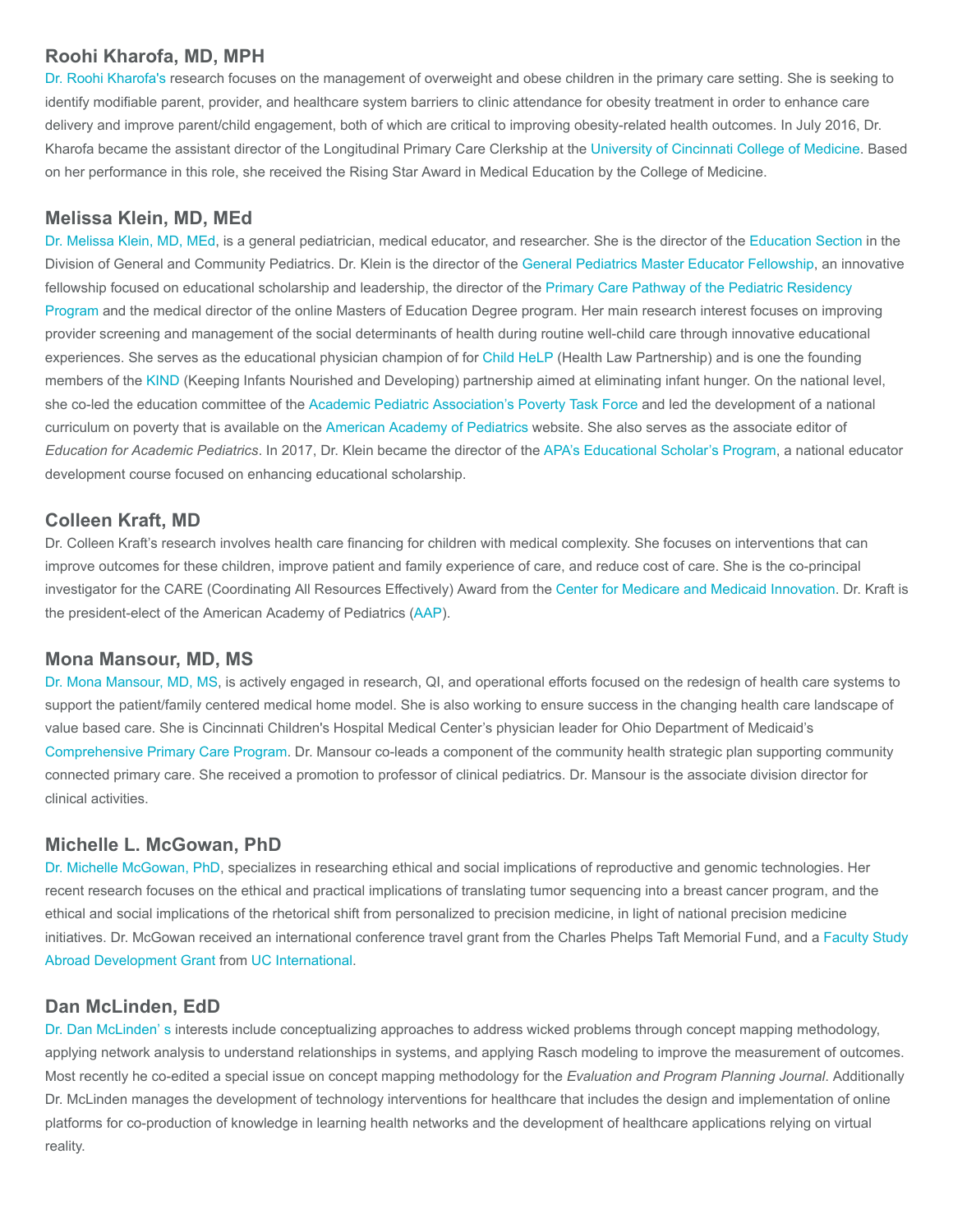## John Morehous, MD

[Dr. John Morehous, MD](https://www.cincinnatichildrens.org/bio/m/john-morehous), interests include developing improved models for the delivery of primary care and supporting population health, as [well as improving care delivery and coordination for children with complex health care needs. He is collaborating with the Department of](https://www.cincinnatichildrens.org/service/p/patient-services) Patient Services and quality improvement consultants within the [Division of James M. Anderson Center for Health Systems Excellence](https://www.cincinnatichildrens.org/research/divisions/j/anderson-center) to develop an innovation lab for pediatric primary care.

## Nicholas Newman, DO, MS

[Dr. Nicholas Newman, DO, MS,](https://www.cincinnatichildrens.org/bio/n/nicholas-newman) researches the effect of indoor and outdoor air quality on children's health. He collaborates with environmental health and pulmonary researchers to develop interventions to improve indoor air quality. In addition, he works with health care providers, public health, and community members to bring environmental health research into practice.

#### Christopher Peltier, MD

[Dr. Christopher Peltier's](https://www.cincinnatichildrens.org/bio/p/christopher-peltier) research involves community based education of medical students and residents. His interests include what motivates community preceptors to teach and how best to train them to become better educators. He also collaborates to develop best practices in how to recognize community preceptors and how medical centers can effectively support the needs of community based [teachers. He serves as the director of the division's community section and leads the Faculty and Health Care Educator Development](https://www.cincinnatichildrens.org/education/clinical/graduate/grad/faculty) Program.

## Judith R. Ragsdale, MDiv, PhD

[Dr. Judith Ragsdale's](https://www.cincinnatichildrens.org/bio/r/judith-ragsdale) interests include the use of religion/spirituality in healthcare, specifically in the areas of finding meaning, coping, and medical decision-making. She is currently the principal investigator for a study of the use of religion by Arabic-speaking Muslim parents of children receiving blood and marrow transplant. She is collaborating on a study of the use of religion/spirituality for medical decision-making by parents choosing for/against bone marrow transplant with children with immunodeficiency disorders and by parents choosing for/against DNR (do not rResuscitate) in palliative care. Dr. Ragsdale received a promotion promoted to field service associate professor.

## Sarah Riddle, MD, IBCLC

[Dr. Sarah Riddle, MD, IBCLC](https://www.cincinnatichildrens.org/bio/r/sarah-riddle), is part of a multidisciplinary group investigating the connection between abnormal glucose metabolism and low milk supply. She is the director of the [Center for Breastfeeding Medicine](https://www.cincinnatichildrens.org/service/c/breastfeeding/about), and sees patients clinically in breastfeeding medicine clinic and with the [Division of Hospital Medicine](https://www.cincinnatichildrens.org/service/h/hospital-medicine).

#### Gregory A. Szumlas, MD

[Dr. Gregory Szumlas, MD](https://www.cincinnatichildrens.org/bio/s/gregory-szumlas)[, has a special interest in kindergarten readiness, and early childhood literacy. He is director of the Cincinnati](https://www.cincinnatichildrens.org/service/r/reach-out-and-read) Reach Out and Read Coalition, coordinating Reach Out and Read at 24 clinics throughout Cincinnati. He is also coordinating the pilot of [the Cincinnati affiliate of Dolly Parton's I](https://www.cps-k12.org/)[magination Library](https://www.cincinnatichildrens.org/service/r/reach-out-and-read/imagination-library)[, bringing books to the homes of children living in poverty within the Cincinnati](https://www.cps-k12.org/) Public School District and observing the effect on kindergarten readiness. Dr. Szumlas is collaborating on several kindergarten readiness and literacy initiatives and studies in the community and Cincinnati Children's Hospital Medical Center clinics. In 2016, Dr. Szumlas presented a poster on the Imagination Library at the [Pediatric Academic Society](https://www.pas-meeting.org/) meeting and received an invitation to speak at the Imagination Library national meeting about our work in Cincinnati.

## Denise Warrick, MD, MEd

Dr. Denise Warrick, MD, MEd, participates in educational research related to advocacy and community health, pediatric primary care education for resident physicians as well as improvement research related to handoffs from inpatient to outpatient physicians. Dr. Warrick received a promotion to assistant professor of clinical pediatrics.

#### Stephen Warrick, MD, MEd

[Dr. Stephen Warrick's](https://www.cincinnatichildrens.org/bio/w/stephen-warrick) involvement in the primary care clinics at Cincinnati Children's works to improve patient access for ill care. He works with resident global health education at Cincinnati Children's, and participates in the Midwest Consortium of Global Health Educators.

## Kimberly Yolton, PhD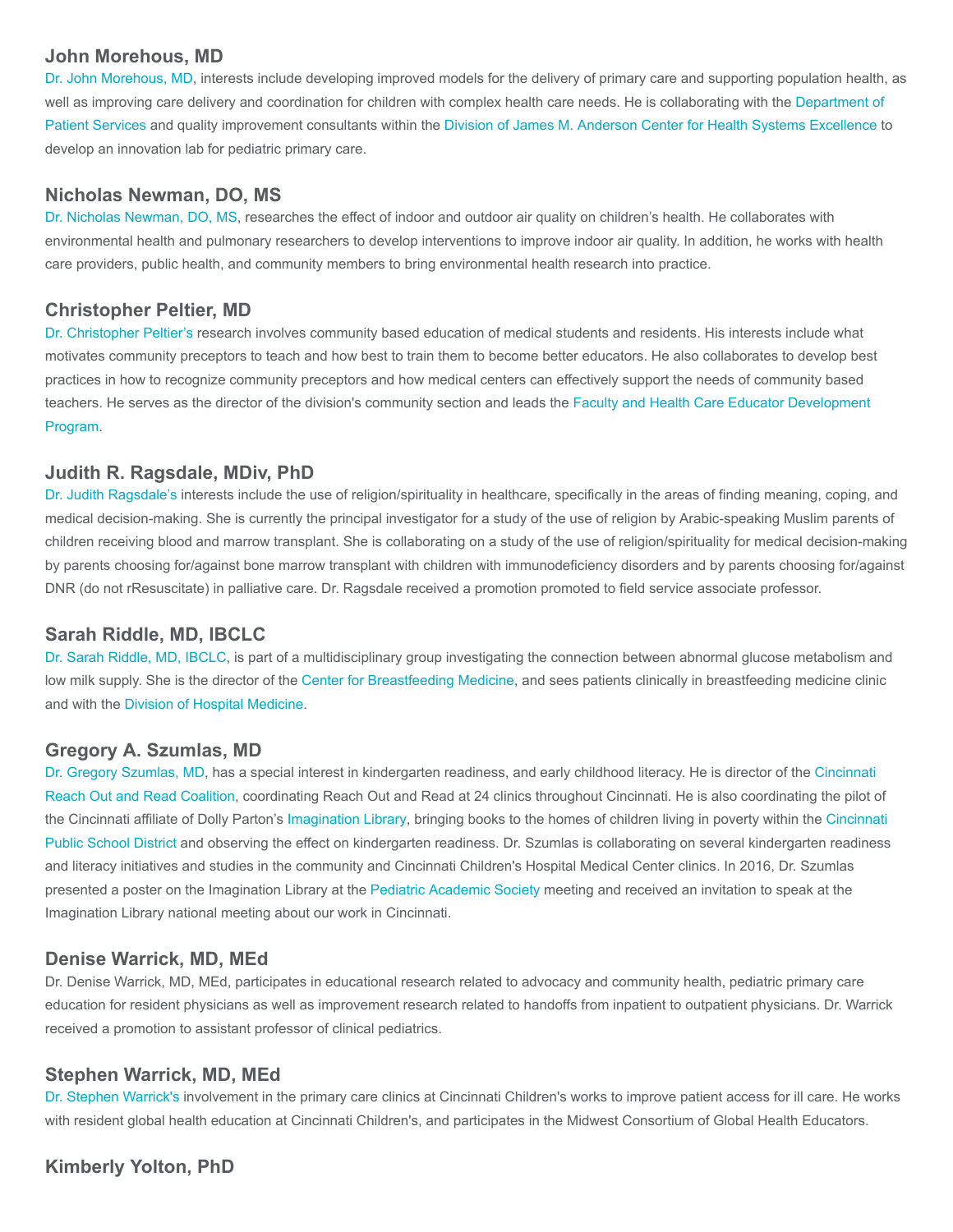[Dr. Kimberly Yolton, PhD,](https://www.cincinnatichildrens.org/bio/y/kimberly-yolton) conducts epidemiological research on the impact of exposure to common environmental toxicants during gestation and childhood on health, development, and behavior outcomes from infancy through adolescence. She also collaborates on several studies of typical development in children. [NIH R01 grants](https://grants.nih.gov/grants/funding/r01.htm) supports several of Dr. Yolton's work. She is associate director of the [NRSA](http://grants.nih.gov/training/nrsa.htm) [General Pediatrics Research Fellowship](https://www.cincinnatichildrens.org/education/clinical/fellowship/gen-peds). She is the section editor for the human neurotoxicology and epidemiology section of the journal Neurotoxicology and Teratology.

## Division Publications

- 1. Beck AF; Huang B; Auger KA; Ryan PH; Chen C; Kahn RS. [Explaining Racial Disparities in Child Asthma Readmission Using a](https://www.ncbi.nlm.nih.gov/pubmed/27182793) Causal Inference Approach. JAMA Pediatrics. 2016; 170:695-703.
- 2. [Zhang H; Yolton K; Webster GM; Sjödin A; Calafat AM; Dietrich KN; Xu Y; Xie C; Braun JM; Lanphear BP.](https://www.ncbi.nlm.nih.gov/pubmed/27385187) Prenatal PBDE and PCB exposures and reading, cognition, and externalizing behavior in children. Environmental health perspectives. 2017; 125:746- 752.
- 3. [Harley KG; Engel SM; Vedar MG; Eskenazi B; Whyatt RM; Lanphear BP; Bradman A; Rauh VA; Yolton K; Hornung RW.](https://www.ncbi.nlm.nih.gov/pubmed/26685281) Prenatal Exposure to Organophosphorous Pesticides and Fetal Growth: Pooled Results from Four Longitudinal Birth Cohort Studies. Environmental health perspectives. 2016; 124:1084-1092.
- 4. [Braun JM; Kalloo G; Chen A; Dietrich KN; Liddy-Hicks S; Morgan S; Xu Y; Yolton K; Lanphear BP.](https://www.ncbi.nlm.nih.gov/pubmed/27006352) Cohort Profile: The Health Outcomes and Measures of the Environment (HOME) study. International Journal of Epidemiology. 2017; 46:dyw006.
- 5. [Epstein JN; Kelleher KJ; Baum R; Brinkman WB; Peugh J; Gardner W; Lichtenstein P; Langberg JW.](https://www.ncbi.nlm.nih.gov/pubmed/28545753) Specific Components of Pediatricians' Medication-Related Care Predict Attention-Deficit/Hyperactivity Disorder Symptom Improvement. Journal of the American Academy of Child and Adolescent Psychiatry. 2017; 56:483-490.e1.
- 6. [Stacy SL; Eliot M; Etzel T; Papandonatos G; Calafat AM; Chen A; Hauser R; Lanphear BP; Sathyanarayana S; Ye X.](https://www.ncbi.nlm.nih.gov/pubmed/28516781) Patterns, Variability, and Predictors of Urinary Triclosan Concentrations during Pregnancy and Childhood. Environmental Science and Technology (Washington). 2017; 51:6404-6413.
- 7. Swyden K; Sisson SB; Lora K; Castle S; Copeland KA. [Association of childcare arrangement with overweight and obesity in](https://www.ncbi.nlm.nih.gov/pubmed/27811950) preschool-aged children: a narrative review of literature. International Journal of Obesity. 2017; 41:1-12.
- 8. Beck AF; Sandel MT; Ryan PH; Kahn RS. [Mapping Neighborhood Health Geomarkers To Clinical Care Decisions To Promote](https://www.ncbi.nlm.nih.gov/pubmed/28583957) Equity In Child Health. Health Affairs. 2017; 36:999-1005.
- 9. [Epstein JN; Kelleher KJ; Baum R; Brinkman WB; Peugh J; Gardner W; Lichtenstein P; Langberg JM.](https://www.ncbi.nlm.nih.gov/pubmed/27462065) Impact of a Web-Portal Intervention on Community ADHD Care and Outcomes. Pediatrics. 2016; 138:e20154240.
- 10. Donauer S; Altaye M; Xu Y; Sucharew H; Succop P; Calafat AM; Khoury JC; Lanphear B; Yolton K. An Observational Study to [Evaluate Associations between Low-Level Gestational Exposure to Organophosphate Pesticides and Cognition during Early](https://www.ncbi.nlm.nih.gov/pubmed/27539379) Childhood. American Journal of Epidemiology. 2016; 184:410-418.
- 11. [Beck AF; Solan LG; Brunswick SA; Sauers-Ford H; Simmons JM; Shah S; Gold J; Sherman SN; H2O Study Group.](https://www.ncbi.nlm.nih.gov/pubmed/27471042) Socioeconomic status influences the toll paediatric hospitalisations take on families: a qualitative study. BMJ Quality and Safety. 2017; 26:304-311.
- 12. [Tamm L; Denton CA; Epstein JN; Schatschneider C; Taylor H; Arnold LE; Bukstein O; Anixt J; Koshy A; Newman NC.](https://www.ncbi.nlm.nih.gov/pubmed/28333510) Comparing Treatments for Children With ADHD and Word Reading Difficulties: A Randomized Clinical Trial. Journal of Consulting and Clinical Psychology. 2017; 85:434-446.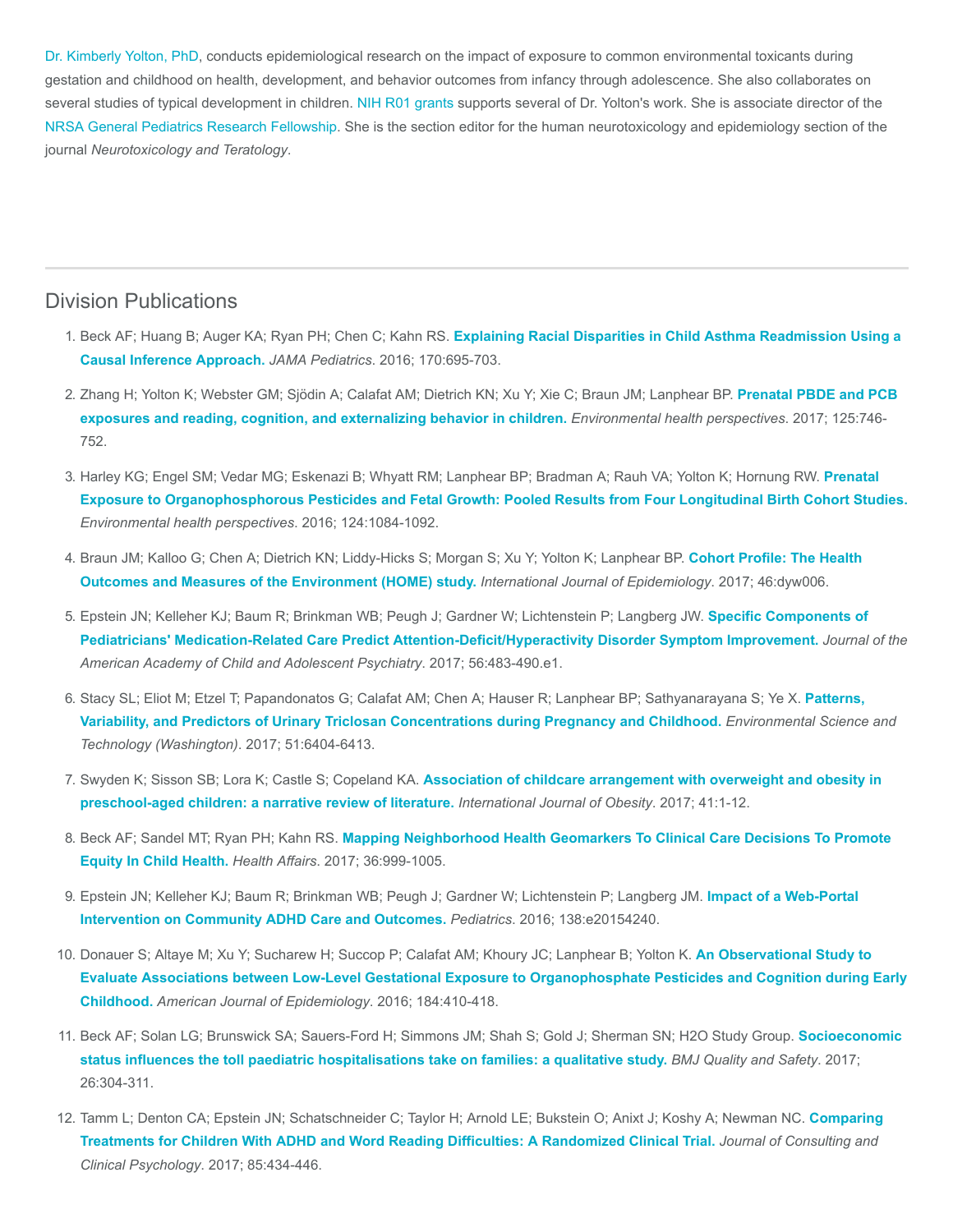- 13. Greiner MV; Beal SJ. [Foster care is associated with poor mental health in children.](https://www.ncbi.nlm.nih.gov/pubmed/28237454) The Journal of Pediatrics. 2017; 182:404-404.
- 14. Wikenheiser-Brokamp KA; Klein M; Hershey GKK; Devarajan P; DeWitt TG; Loch J; Strauss AW; Muglia LJ; Hostetter MK. [Evaluation of Fellows' CrossTalk Effectiveness in Promoting Transdisciplinary Networking and Research.](https://www.ncbi.nlm.nih.gov/pubmed/27839701) The Journal of Pediatrics. 2017; 181:5-6.e3.
- 15. Boone KM; Geraghty SR; Keim SA. [Feeding at the Breast and Expressed Milk Feeding: Associations with Otitis Media and](https://www.ncbi.nlm.nih.gov/pubmed/27174145) Diarrhea in Infants. The Journal of Pediatrics. 2016; 174:118-125.
- 16. [Hartman H; Dodd C; Rao M; DeBlasio D; Labowsky C; D'Souza S; Lenkauskas S; Roeser E; Heffernan A; Assa'ad A.](https://www.ncbi.nlm.nih.gov/pubmed/27184198) Parental timing of allergenic food introduction in urban and suburban populations. Annals of Allergy, Asthma, and Immunology. 2016; 117:56-60.e2.
- 17. [Percy Z; Xu Y; Sucharew H; Khoury JC; Calafat AM; Braun JM; Lanphear BP; Chen A; Yolton K.](https://www.ncbi.nlm.nih.gov/pubmed/27527835) Gestational exposure to phthalates and gender-related play behaviors in 8-year-old children: An observational study. Environmental Health: A Global Access Science Source. 2016; 15:87.
- 18. [Ni Y; Beck AF; Taylor R; Dyas J; Solti I; Grupp-Phelan J; Dexheimer JW.](https://www.ncbi.nlm.nih.gov/pubmed/27121609) Will they participate? Predicting patients' response to clinical trial invitations in a pediatric emergency department. Journal of the American Medical Informatics Association. 2016; 23:671-680.
- 19. Zackoff MW; DeBlasio D; Sobolewski B; Klein M. [Implementation of point-of-care tools for assessment of teaching.](https://www.ncbi.nlm.nih.gov/pubmed/27761997) Medical Education. 2016; 50:1169.
- 20. [Vuong AM; Braun JM; Yolton K; Xie C; Webster GM; Sjödin A; Dietrich KN; Lanphear BP; Chen A.](https://www.ncbi.nlm.nih.gov/pubmed/27915227) Prenatal and postnatal polybrominated diphenyl ether exposure and visual spatial abilities in children. Environmental Research. 2017; 153:83-92.
- 21. [Shoaff JR; Romano ME; Yolton K; Lanphear BP; Calafat AM; Braun JM.](https://www.ncbi.nlm.nih.gov/pubmed/27236572) Prenatal phthalate exposure and infant size at birth and gestational duration. Environmental Research. 2016; 150:52-58.
- 22. [Tewar S; Auinger P; Braun JM; Lanphear B; Yolton K; Epstein JN; Ehrlich S; Froehlich TE.](https://www.ncbi.nlm.nih.gov/pubmed/27281688) Association of Bisphenol A exposure and Attention-Deficit/Hyperactivity Disorder in a national sample of US children. Environmental Research. 2016; 150:112-118.
- 23. [Romano ME; Xu Y; Calafat AM; Yolton K; Chen A; Webster GM; Eliot MN; Howard CR; Lanphear BP; Braun JM.](https://www.ncbi.nlm.nih.gov/pubmed/27179585) Maternal serum perfluoroalkyl substances during pregnancy and duration of breastfeeding. Environmental Research. 2016; 149:239-246.
- 24. Hutton JS; Phelan K; Horowitz-Kraus T; Dudley J; Altaye M; DeWitt T; Holland SK. Story time turbocharger? Child engagement [during shared reading and cerebellar activation and connectivity in preschool-age children listening to stories.](https://www.ncbi.nlm.nih.gov/pubmed/28562619) PloS one. 2017; 12:e0177398.
- 25. Vaughn LM; Jacquez F; Marschner D; McLinden D. [See what we say: using concept mapping to visualize Latino immigrant's](https://www.ncbi.nlm.nih.gov/pubmed/27220545) strategies for health interventions. International Journal of Public Health. 2016; 61:837-845.

## Grants, Contracts, and Industry Agreements

## Annual Grant Award Dollars

| Investigator                     | Title                                                                                | Sponsor                                                                         | ID           | <b>Dates</b>                     | Amount |
|----------------------------------|--------------------------------------------------------------------------------------|---------------------------------------------------------------------------------|--------------|----------------------------------|--------|
| William Brinkman, MD             | Collaborative Ohio Inquiry<br>Network (COIN)                                         | Department of Health and<br><b>Human Services</b><br>(University of Cincinnati) | P30 HS021648 | 05/01/2013 \$3,179<br>08/31/2017 |        |
| Andrew F Beck, MD,<br><b>MPH</b> | Inpatient Asthma Care for National Institutes of<br>Children: Adding a Place- Health |                                                                                 | K23 AI112916 | 08/04/2014 \$131.479             |        |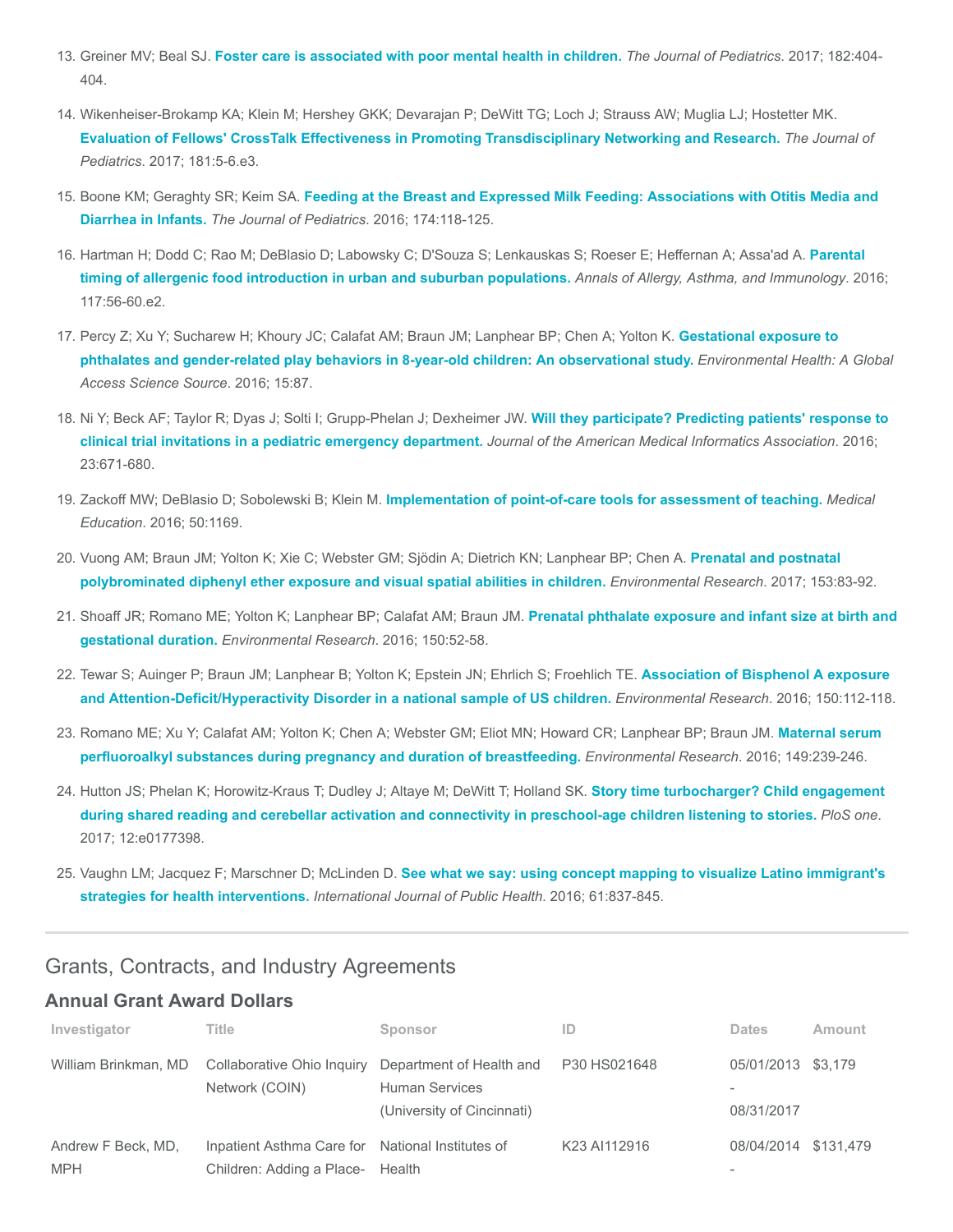|                                          | <b>Based Community-</b><br>Focused Approach                                                                                             |                                                                                        |                                           | 07/31/2019                         |                         |
|------------------------------------------|-----------------------------------------------------------------------------------------------------------------------------------------|----------------------------------------------------------------------------------------|-------------------------------------------|------------------------------------|-------------------------|
| Kimberly Yolton, PhD                     | <b>Endocrine Disrupting</b><br>Chemcals, Thyroid<br>Hormones, and Child<br>Neurobehavior                                                | National Institutes of<br>Health (Brown University)                                    | R01 ES024381                              | 06/01/2015 \$125,974<br>03/31/2019 |                         |
| Kristen A Copeland,<br><b>MD</b>         | National Study on<br><b>Nutrition &amp; Wellness</b><br>Quality in Childcare<br>Settings                                                | US Department of<br>Agriculture (Abt<br>Associates)                                    | 44055 (AG-3198-C-14)                      | 09/26/2014 \$31,980<br>09/25/2019  |                         |
| Nicholas C Newman,<br><b>DO</b>          | <b>Pediatric Environmental</b><br>Health Specialty Unit -<br><b>Great Lakes Center for</b><br><b>Children's Environmental</b><br>Health | Ctr for Disease Control and U61 TS000237<br>Prevention (Univ of Illinois<br>@ Chicago) |                                           | 09/30/2015 \$21,437<br>09/29/2020  |                         |
| Kimberly Yolton, PhD                     | Early Life Perfluoroalkl<br>Substance Exposure and<br>Obesity: Mechanisims<br>and Phenotyping                                           | National Institutes of<br>Health (Brown University)                                    | R01 ES025214                              | 02/01/2016 \$338,999<br>01/31/2021 |                         |
| John Morehous, MD                        | Coordinating all<br>Resources Effectively for<br>Children with Medical<br>Complexity                                                    | <b>Ctr for Medicare/Medicaid</b><br>Services (Children's<br>National Medical Center)   | 30002606                                  | 09/01/2014 \$220,444<br>08/31/2017 |                         |
| Gregory A Szumlas,<br><b>MD</b>          | Knowledgeworks<br><b>Foundation Grant</b><br>Agreement                                                                                  | KnowledgeWorks                                                                         | KnowledgeWorks_Szuml 06/01/2015 \$267,106 | 12/31/2018                         |                         |
| Kim M Cecil, PhD<br>Kimberly Yolton, PhD | Internalizing Behaviors<br>and Neuroimaging<br>Outcomes: Impact of<br>PBDE and PFC<br><b>Exposures</b>                                  | National Institutes of<br>Health                                                       | R01 ES027224                              | 05/31/2021                         | 09/30/2016 \$323,594.50 |
| Andrew F Beck, MD,<br><b>MPH</b>         | <b>Community Health Peer</b><br>Learning Program -<br>Coummunities for<br><b>Connected Health</b>                                       | Department of Health and<br>Human Services (Academy<br>Health)                         | 90CL0001                                  | 02/15/2016 \$30,000<br>06/16/2017  |                         |
| Kristen A Copeland,<br><b>MD</b>         | T32 Fellowship                                                                                                                          | Health Resources &<br>Services Admin                                                   | T32 HP10027                               | 07/01/2016 \$387,842<br>06/30/2021 |                         |
| John S Hutton, MD                        | Neural Effects of Home<br>Reading Environment,<br>Screen Time and<br>Animated Format in<br>Preschool Children<br>Processing Stories     | Thrasher Research Fund                                                                 | Thrasher_Hutton                           | 01/01/2016 \$364<br>12/31/2017     |                         |